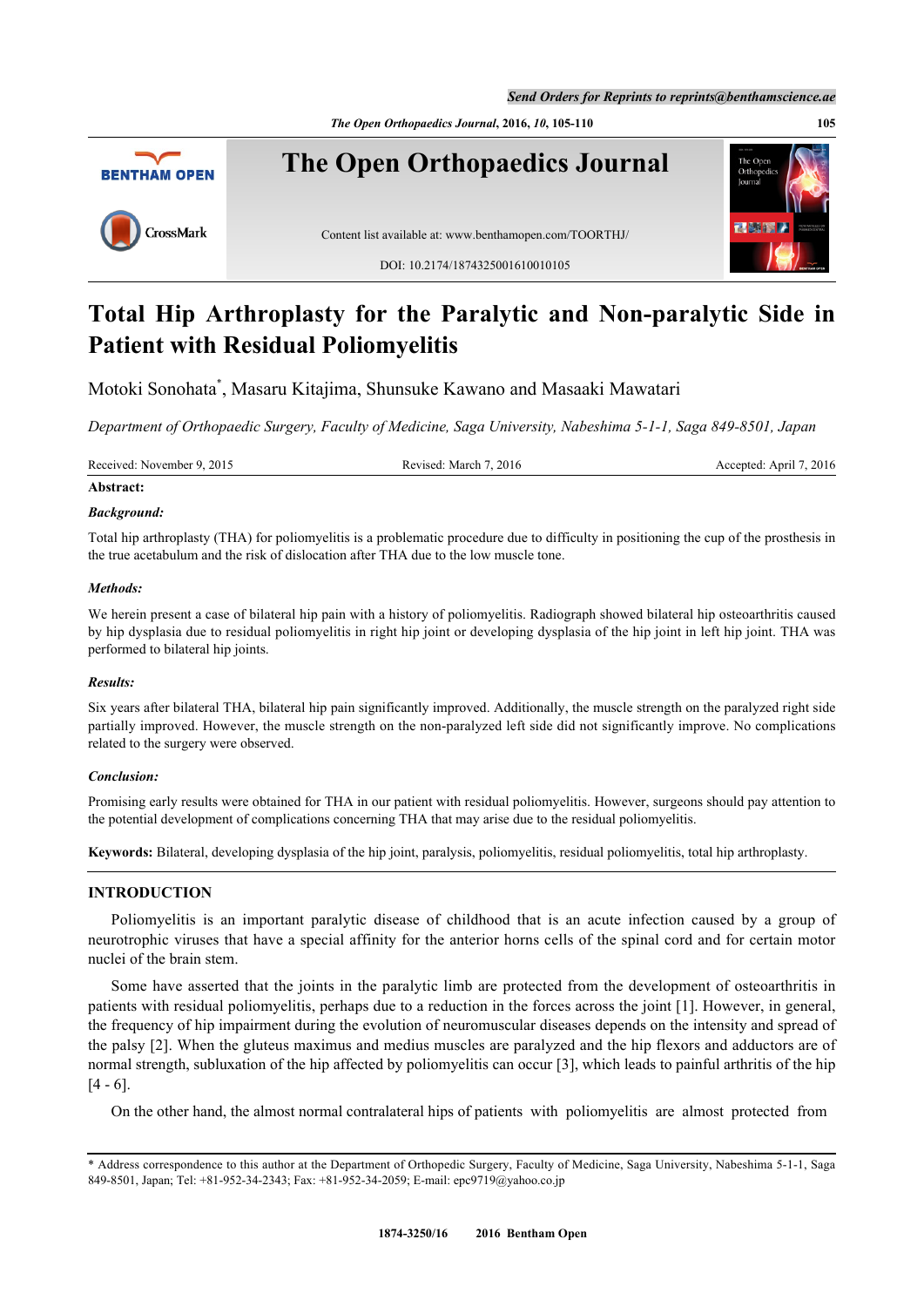osteoarthritis because these patients may be less active owing to the sequelae of this condition. However, degenerative arthritis in a previously normal contralateral hip can be caused by a leg length discrepancy, pelvic obliquity, or severe deformities of the affected hip [[7](#page-4-5) - [9](#page-4-6)]. Therefore, an arthritic hip may be encountered in either the paralytic or normal contralateral limb.

There have been only six reports regarding total hip arthroplasty (THA) in patients with residual poliomyelitis, and in all cases, THA was only performed on one side [\[2,](#page-4-1) [7,](#page-4-5) [13](#page-5-0) - [16\]](#page-5-1) (Table **[1](#page-1-0)**). This report describes the case of a patient with residual poliomyelitis who underwent THA for both the paralytic and non-paralytic side.

| <b>Authors</b>              | Number of hips (cases) | <b>Side</b>                         | Pain           | <b>Complication</b> |
|-----------------------------|------------------------|-------------------------------------|----------------|---------------------|
| Laguna & Barrientos [14]    | (1)                    | Paralytic                           | N <sub>0</sub> | No                  |
| Spinnickie & Goodman [15]   | 1(1)                   | Paralytic                           |                | No                  |
| Cabanela & Weber [7]        | 5(5)                   | Non-Paralytic                       | N <sub>0</sub> | N <sub>0</sub>      |
| Wicart, <i>et al.</i> $[2]$ | 2(2)                   | Paralytic                           | No             | Dislocation         |
| Cameron [16]                | 1(1)                   | Paralytic                           | N <sub>0</sub> | N <sub>0</sub>      |
| Yoon, et al. [13]           | 10(10)                 | Paralytic or Non-Paralytic Improved |                | Dislocation         |
| Current study               | 2(1)                   | Paralytic and Non-Paralytic         | No             | No                  |

<span id="page-1-0"></span>**Table 1. Summary of a literature review on total hip arthroplasty for patients with poliomyelitis.**

The patient was informed that the data from this case would be submitted for publication, and she gave her consent.

### **CASE REPORT**

A 49-year-old Japanese female with a history of poliomyelitis in her right lower limb was referred to our hospital for evaluation of bilateral hip pain. She also had pain in her right knee and ankle. She could only walk with two crutches.

<span id="page-1-1"></span>She had undergone one surgery on her right ankle when she was four years old and another on her right hip when she was nine years old, however, she had no medical records regarding the procedures. However, the ankle surgery was not arthrodesis.



**Fig. (1).** A radiograph of the pelvis before the operation. **(A)** Anteroposterior view showings bilateral osteoarthritis of the hip joints due to residual poliomyelitis in the right hip and developmental dysplasia of the hip (DDH) in the left hip. **(B)** Lateral view of the right hip joint. **(C)** Lateral view of the left hip joint.

During physical examination, the patient experienced severe pain with bilateral hip motion. The range of motion of her hip joints were 80 and 80 degrees of flexion, 30 and 30 degrees of abduction 40 and 20 degrees of external rotation, and 0 and 10 degrees of internal rotation for the right and left hip, respectively. Her muscle strength of the paralyzed right hip joint was grade 2 of 5 in hip flexor, 3 of 5 in hip abductor, 3 of 5 in hip adductor, and 2 of 5 in hip extensor. Additionally, her muscle strength of the non-paralyzed left hip joint was grade 4 of 5 in hip flexor, 4 of 5 in hip abductor, 5 of 5 in hip adductor, and 4 of 5 in hip extensor. The circumference of the thigh at 10 cm above the proximal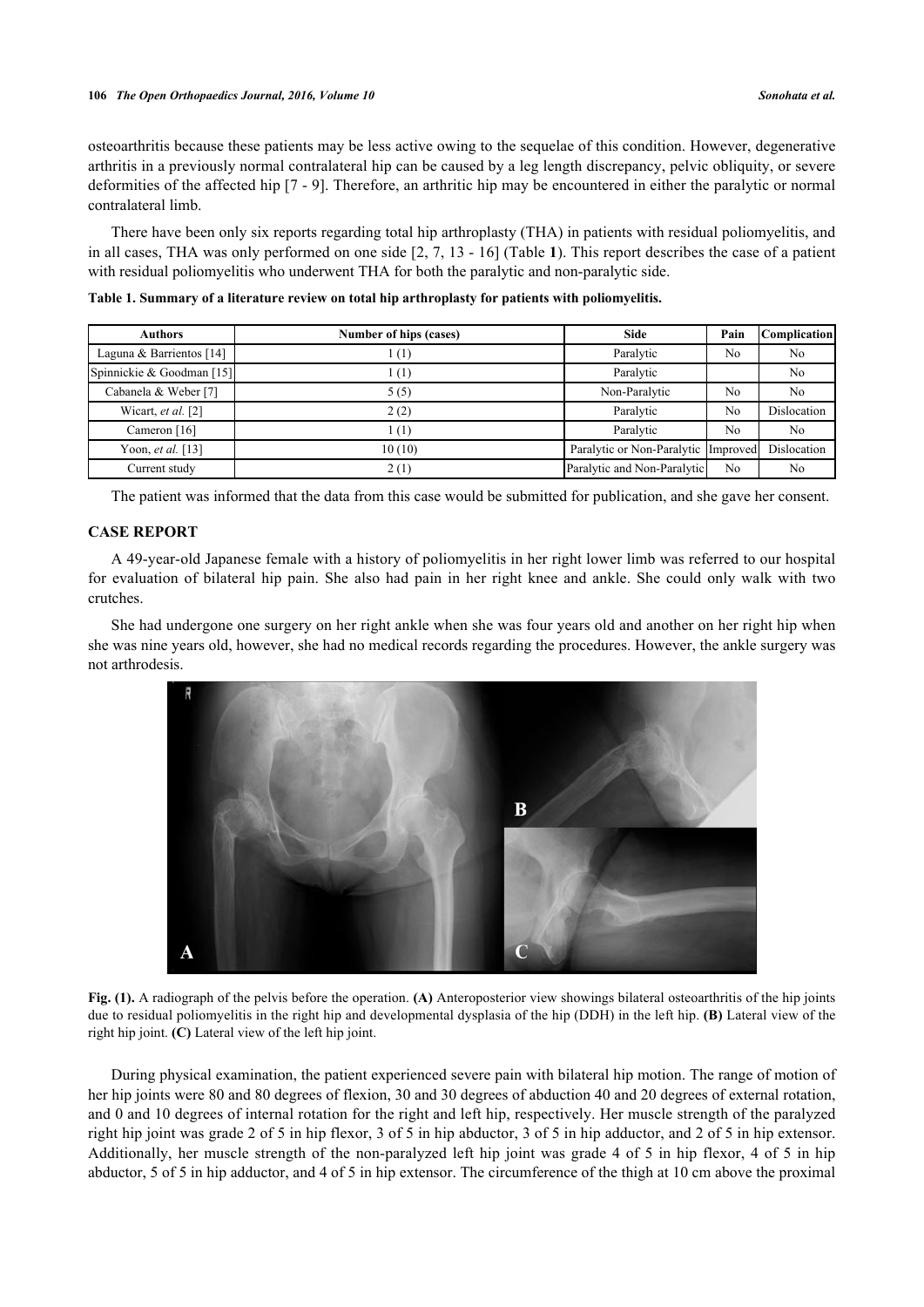edge of the patella was 34 cm on the right side and 44 cm on the left side, and the maximum circumference of the lower legs were 26 cm on the right and 33 cm on the left. Her right lower limb presented a shortening of 5cm. She did not have any history of therapy for the developing dysplasia of the hip joint.

Radiographs demonstrated that the right hemipelvis and femur were severely hypoplastic, and the right femur had a high neck-shaft angle. However, the right femoral head was not dislocated. We were able to see the osteoarthritis in the right hip joint due to residual poliomyelitis. In the left hip joint, the radiographs also demonstrated osteoarthritis; however, this osteoarthritis was thought to be due to developmental dysplasia of the hip (DDH) (Fig. **[1](#page-1-1)**). Her whole right lower limb was severely hypoplastic with an obvious equinus foot (Fig. **[2](#page-2-0)**).

<span id="page-2-0"></span>The THA was planned for her symptomatic hip joints. She first underwent left THA, then underwent right THA four months later. For both THA, a posterolateral approach was used. The operations were performed using hydroxyapatite (HA)-coated cementless femoral components, HA-coated cementless acetabular shells, polyethylene liners and zirconia balls (Kyocera, Kyoto, Japan). Multihole acetabular cups were used on both sides. Five screws were used on the paralyzed right side and 2 screws were used on the non-paralyzed left side. The length of the operation time was 39 minutes for left THA and 54 minutes for right THA, and the total blood loss was 670g during left THA and 455 g during right THA. She started to move with a wheelchair two days after both operations. She had no neurological abnormalities, infections, or dislocations after THA.



**Fig. (2).** A radiograph of the whole lower limbs before the operation showings severe hypoplasia in the right lower limb with an obvious equinus foot and leg length discrepancy.

<span id="page-2-1"></span>The Japanese Orthopedic Association hip rating score (JOA hip score) increased from 41 to 71 in the left hip and from 61 to 71 in the right hip. The JOA hip score includes four categories, and 100 points as full marks: pain (40 points), range of motion (20 points), walking (20 points) and activity of daily life (20 points) [[10](#page-4-7)]. The pain score improved significantly in each hip joint. The leg length discrepancy improved from 5 cm to 3 cm. Her muscle strength of the paralyzed right hip joint improved from grade 2 to 3 of 5 in hip flexor, 3 to 4 of 5 in hip abductor, 3 to 4 of 5 in hip adductor, and 2 to 3 of 5 in hip extensor. However, the muscle strength on the non-paralyzed left side did not significantly improve. The patient's condition was satisfactory in both of her hip joints six years after bilateral THA. However, she is only able to walk with two crutches and an ankle brace because of severe right ankle pain. The radiographs taken at the last follow-up showed apparently solid fixation of the components with no osteolysis and no migration of the cup (Fig. **[3](#page-2-1)**).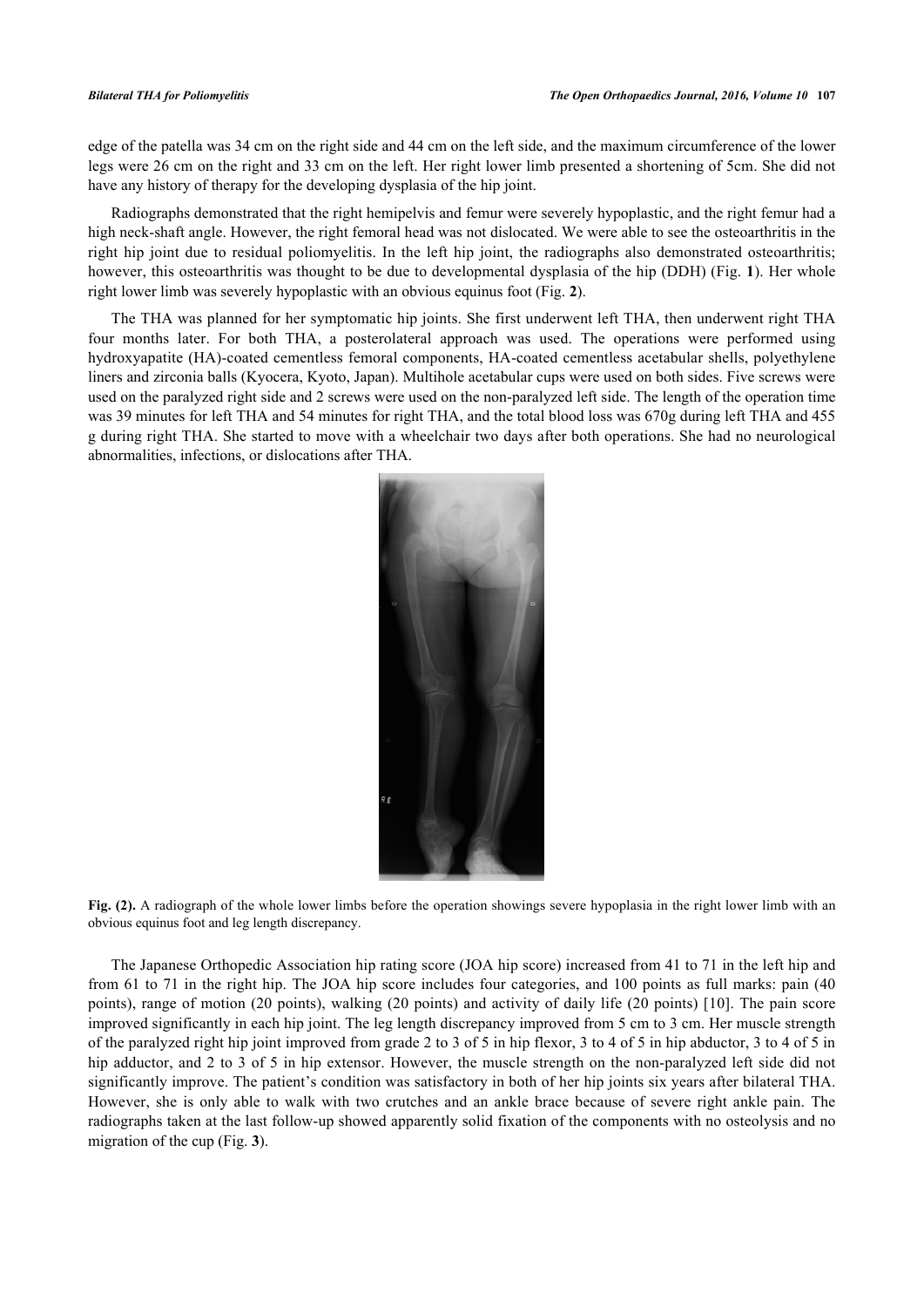

**Fig. (3).** A radiograph of the pelvis after total hip arthroplasty. **(A)** Anteroposterior view. **(B)** Lateral view of the right hip joint. **(C)** Lateral view of the left hip joint.

### **DISCUSSION**

Only 0.5% of patients with paralytic complications due to poliomyelitis develop permanent paralysis [\[11\]](#page-4-8). Widespread vaccination has dramatically reduced the number of poliomyelitis cases [\[12](#page-4-9)]. Due to these factors, few orthopaedic surgeons have experience in treating the sequelae of paralytic poliomyelitis.

Survivors of this disease may present with deformities of the foot and ankle, upper extremities, and degenerative arthritis of the weight-bearing joints of either the paralyzed or non-paralyzed extremity. However, there have been only four case reports (two cases in one report) and two case series reports (comprising five cases and 10cases) [[2](#page-4-1), [7,](#page-4-5) [13](#page-5-0) - [16\]](#page-5-1). Therefore, a total of only 20 cases have been reported. Patients with poliomyelitis have the potential to develop osteoarthritis of the hip joint of either the paralyzed or non-paralyzed leg. However, the cases in the previous reports all underwent unilateral THA. To our knowledge, this is the first report where a patient with residual poliomyelitis underwent bilateral THA.

Patients who have neuromuscular diseases may require THA for two general reasons: either the disease process has led to dysplasia of the hip, which in turn has evolved into degenerative joint disease, or the degenerative joint disease has developed independently of the neurological condition[[7\]](#page-4-5). Our case demonstrated severe hip dysplasia and osteoarthritic changes in the paralyzed right hip joint. Fortunately, some kind of osteotomy (unknown due to the lack of medical records) performed when the patient was nine years old may have prevented the dislocation of her paralyzed right hip joint. Her non-paralyzed left hip joint also had osteoarthritis due to DDH. Hip osteoarthritis due to DDH is relatively rare. However, Jingushi *et al.* described a high prevalence of acetabular dysplasia in hip osteoarthritis joints in Japan, and acetabular dysplasia was one of the most important factors associated with hip osteoarthritis in Japan [[17\]](#page-5-4). Therefore, the present case had bilateral hip osteoarthritis caused by hip dysplasia due to either residual poliomyelitis or DDH. THA for patients with hip dysplasia can be associated with difficulty positioning the cup of the prosthesis in the true acetabulum [[10\]](#page-4-7). In particular, additional techniques such as multiple screws should be used on the paralyzed side with marked bone atrophy.

In patients with residual poliomyelitis, there are several important problems concerning rehabilitation after THA for the paralyzed or non-paralyzed hip joint. After THA for the paralyzed hip joint, there is a risk of dislocation due to flaccid paralysis and the decreased muscle tone [[13\]](#page-5-0). Three dislocations were previously reported, and all of these were on the paralyzed side[[2,](#page-4-1) [13,](#page-5-0) [15\]](#page-5-3). The rate of dislocation was calculated to be 15%. We have not observed any dislocation on either side in our case after a follow-up period of six years. After we performed THA for the nonparalyzed hip joint, we were concerned about supporting the lower extremity for gait exercise. However, it posed little problem for our case because she made good use of walking aids after surgery. We did not observe any complications related to either of the surgeries in our case. There was marked bone atrophy on the paralyzed side. However, HAcoated cementless components affected the mid-term results in the current case. Moreover, good radiographic and clinical results are expected as long-term results [[18\]](#page-5-5).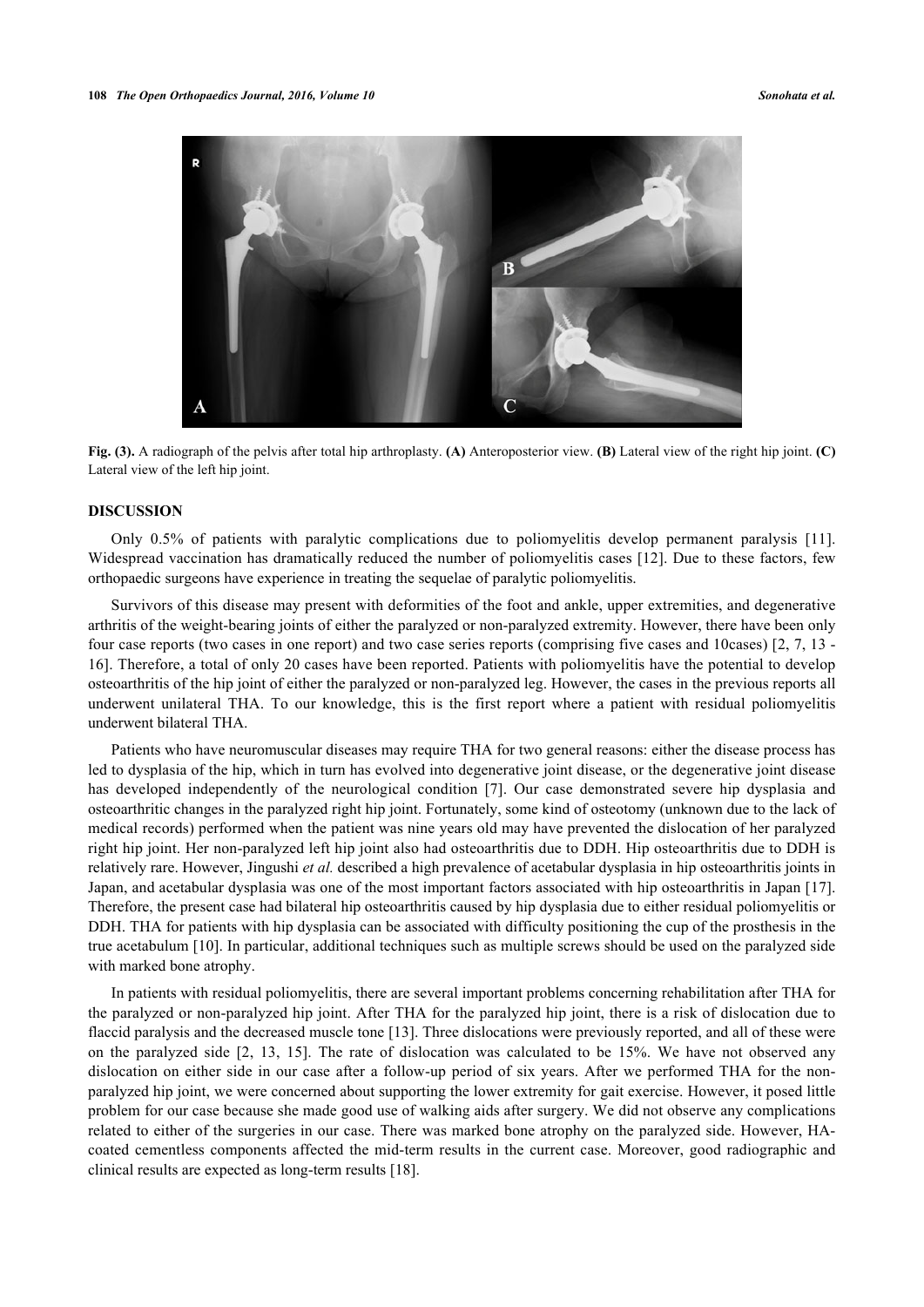A point of interest in this case is the genesis of hip osteoarthritis, which was due to residual poliomyelitis and DDH. Residual poliomyelitis affected the limb during growth and resulted in reduced muscular function, which eventually evolved into pelvic hypoplasia [[1](#page-4-0)]. DDH affected the concentration of stress from load-bearing, and the progression of joint destruction is accelerated during growth [\[17](#page-5-4)]. Both hips therefore had osteoarthritis caused by dysplasia due to diverse causes.

Although the decrease in the number of patients with residual poliomyelitis is expected to continue, additional case reports of other successful treatments are needed in the future to help reach a consensus regarding the optimal treatment of such patients. THA for the patients with neuromuscular diseases will become more important in the future, and the knowledge generated in residual poliomyelitis patients may be a helpful for treating such cases.

### **LIST OF ABBREVIATIONS**

| DDH           |     | Developmental dysplasia of the hip               |
|---------------|-----|--------------------------------------------------|
| HА            |     | Hydroxyapatite                                   |
| JOA hip score | $=$ | Japanese Orthopedic Association hip rating score |
| THA           | $=$ | Total hip arthroplasty                           |

### **CONFLICT OF INTEREST**

The authors confirm that this article content has no conflict of interest.

### **ACKNOWLEDGEMENTS**

Declared none.

### **REFERENCES**

- <span id="page-4-0"></span>[1] Haddad FS, Masri BA, Garbuz DS, Duncan CP. Primary total replacement of the dysplastic hip. Instr Course Lect 2000; 49: 23-39. [PMID: [10829159\]](http://www.ncbi.nlm.nih.gov/pubmed/10829159)
- <span id="page-4-1"></span>[2] Wicart P, Barthas J, Guillaumat M. Replacement arthroplasty of paralytic hip. Apropos of 18 cases. Rev Chir Orthop Repar Appar Mot 1999; 85(6): 581-90. [PMID: [10575720\]](http://www.ncbi.nlm.nih.gov/pubmed/10575720)
- <span id="page-4-2"></span>[3] Lau JH, Parker JC, Hsu LC, Leong JC. Paralytic hip instability in poliomyelitis. J Bone Joint Surg Br 1986; 68(4): 528-33. [PMID: [3733824\]](http://www.ncbi.nlm.nih.gov/pubmed/3733824)
- <span id="page-4-3"></span>[4] Emr J. Study of surgical treatment of paralytic dislocation of the hip after poliomyelitis. Acta Chir Orthop Traumatol Cech 1959; 26(3): 233-7.

[PMID: [13669892\]](http://www.ncbi.nlm.nih.gov/pubmed/13669892)

- [5] Mallet J. Paralytic dislocation of the hip caused by poliomyelitis. Rev Chir Orthop Repar Appar Mot 1956; 42(1): 85-98. [PMID: [13350981\]](http://www.ncbi.nlm.nih.gov/pubmed/13350981)
- <span id="page-4-4"></span>[6] Valls J. Paralytic dislocation of the hip. Bull Hosp Jt Dis 1960; 21: 346-50. [PMID: [13779828\]](http://www.ncbi.nlm.nih.gov/pubmed/13779828)
- <span id="page-4-5"></span>[7] Cabanela ME, Weber M. Total hip arthroplasty in patients with neuromuscular disease. Instr Course Lect 2000; 49: 163-8. [PMID: [10829172\]](http://www.ncbi.nlm.nih.gov/pubmed/10829172)
- [8] Delaunay CP, Bonnomet F, Clavert P, Laffargue P, Migaud H. THA using metal-on-metal articulation in active patients younger than 50 years. Clin Orthop Relat Res 2008; 466(2): 340-6. [\[http://dx.doi.org/10.1007/s11999-007-0045-y\]](http://dx.doi.org/10.1007/s11999-007-0045-y) [PMID: [18196415](http://www.ncbi.nlm.nih.gov/pubmed/18196415)]
- <span id="page-4-6"></span>[9] Queally JM, Abdulkarim A, Mulhall KJ. Total hip replacement in patients with neurological conditions. J Bone Joint Surg Br 2009; 91(10): 1267-73. [\[http://dx.doi.org/10.1302/0301-620X.91B10.22934\]](http://dx.doi.org/10.1302/0301-620X.91B10.22934) [PMID: [19794158](http://www.ncbi.nlm.nih.gov/pubmed/19794158)]
- <span id="page-4-7"></span>[10] Sonohata M, Tajima T, Kitajima M, *et al.* Total hip arthroplasty combined with double-chevron subtrochanteric osteotomy. J Orthop Sci 2012; 17(4): 382-9.

[\[http://dx.doi.org/10.1007/s00776-012-0240-x\]](http://dx.doi.org/10.1007/s00776-012-0240-x) [PMID: [22580867](http://www.ncbi.nlm.nih.gov/pubmed/22580867)]

- <span id="page-4-8"></span>[11] World Health Organization. Poliomyelitis. Fact Sheet No. 114. Available at:<http://www.who.int/mediacentre/factsheets/fs114/en/index.html.> Accessed October 16,
- <span id="page-4-9"></span>[12] Thompson KM, Tebbens RJ. Current polio global eradication and control policy options: perspectives from modeling and prerequisites for oral poliovirus vaccine cessation. Expert Rev Vaccines 2012; 11(4): 449-59. [\[http://dx.doi.org/10.1586/erv.11.195](http://dx.doi.org/10.1586/erv.11.195)] [PMID: [22551030\]](http://www.ncbi.nlm.nih.gov/pubmed/22551030)